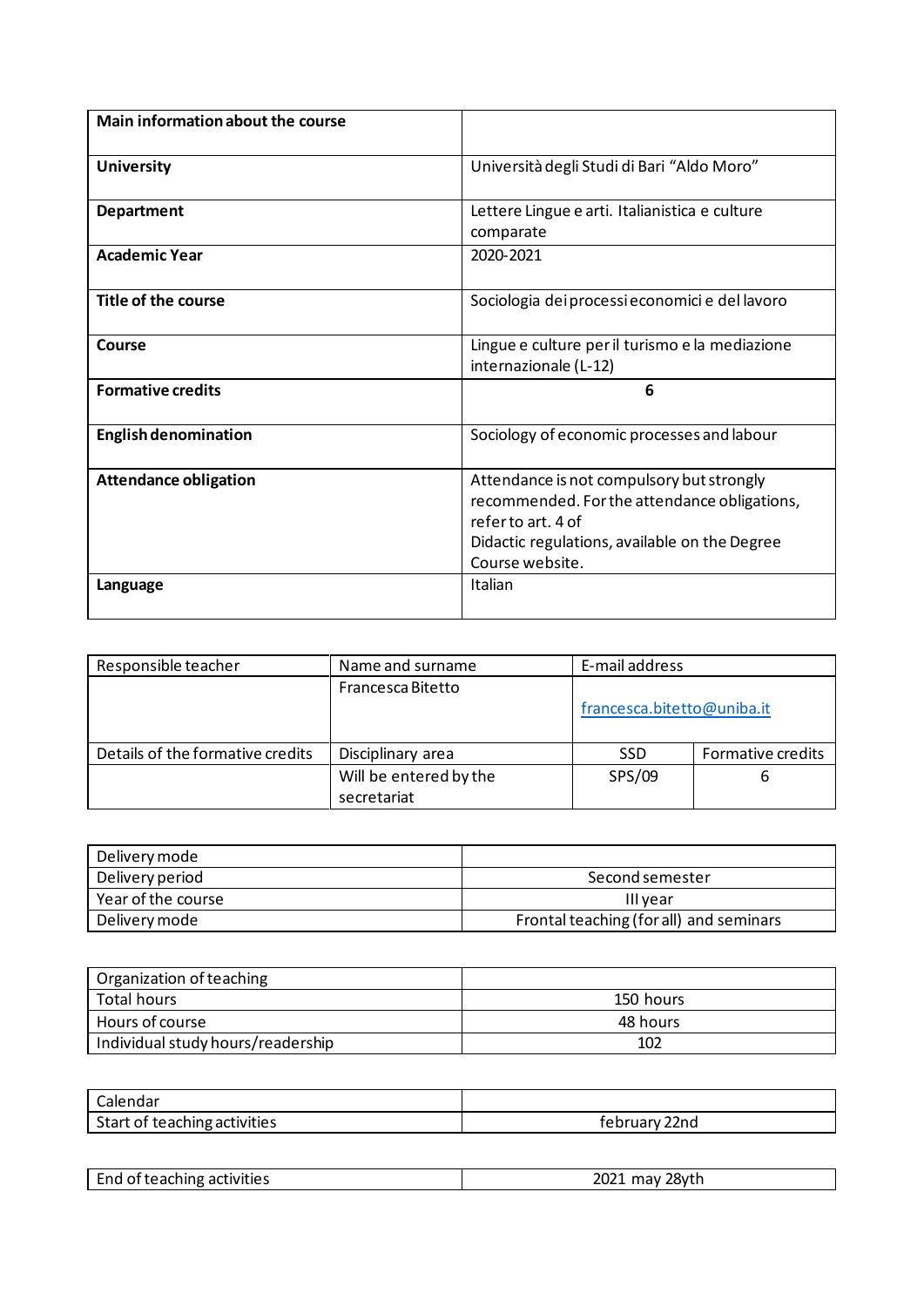| Syllabus           |                                                |
|--------------------|------------------------------------------------|
| Prerequisites $^1$ | Ability to read and understand sociological or |
|                    | narrative texts                                |

| PROGRAM                                                                  |                                                                        |
|--------------------------------------------------------------------------|------------------------------------------------------------------------|
| <b>REFERENCE TEXT</b>                                                    | Carlo Trigilia Sociologia economica I, il Mulino 2002                  |
|                                                                          | Richard Sennet, Insieme. Rituali piaceri politiche                     |
|                                                                          | della collaborazione Feltrinelli 2012                                  |
|                                                                          | Francesca Bitetto L'identità consumata, Franco                         |
|                                                                          | Angeli 2008                                                            |
| <b>Teaching methods</b>                                                  | Frontal teaching will not exclude the active                           |
|                                                                          | participation of students with interventions or                        |
|                                                                          | questions and will be accompanied by laboratory                        |
|                                                                          | teaching, with students' participation in seminars                     |
|                                                                          | and class discussion on the chosen topics.                             |
|                                                                          | Participation in a seminar on Meridian Thought by                      |
|                                                                          | Franco Cassano, a debate by the Italian assessment                     |
|                                                                          | association on the country's relaunch policies, a                      |
|                                                                          | seminar by the Italian Sociology Association                           |
|                                                                          | entitled: "Inside the economic, beyond the                             |
|                                                                          | economic, put back to theme subjectivity", listening                   |
|                                                                          | to:" Polany sociality as an antidote to                                |
|                                                                          | economcism", Interview with Mirella Giannini.<br>Oral examination      |
| Assessment methods (indicate at least the type,<br>written, oral, other) |                                                                        |
| <b>Expected learning outcomes</b>                                        | • Knowledge and understanding of the main                              |
|                                                                          | sociological theories in the program, the role of                      |
|                                                                          | institutions, forms of collaboration, the                              |
|                                                                          | relationship between the philosophy of money,                          |
|                                                                          | consumption and identity                                               |
|                                                                          | • Knowledge and understanding applied to                               |
|                                                                          | possible contexts of life and work, in mediation, in                   |
|                                                                          | the economic, production and consumption fields                        |
|                                                                          | • Autonomy of judgment Evaluation of the                               |
|                                                                          | problems that the study of economic sociology                          |
|                                                                          | allows to know applied to different historical or                      |
|                                                                          | work contexts                                                          |
|                                                                          | • Communication skills Communicate adequately                          |
|                                                                          | even in different contexts, with reference to                          |
|                                                                          | different cultures of work, organization,                              |
|                                                                          | consumption, style and life experience.                                |
|                                                                          | • Ability to learn Ability to independently manage                     |
|                                                                          | learning tools.                                                        |
|                                                                          | • Transversal learning outcomes: organizational                        |
|                                                                          | skills and working autonomy, judgment skills,<br>ability to team work. |
|                                                                          |                                                                        |
|                                                                          |                                                                        |
| <b>Teaching content</b>                                                  | The course will provide the basic skills of economic                   |
|                                                                          | sociology through the study of the main authors.                       |
|                                                                          | We will start from the definition of the main                          |
|                                                                          | differences between economics and economic                             |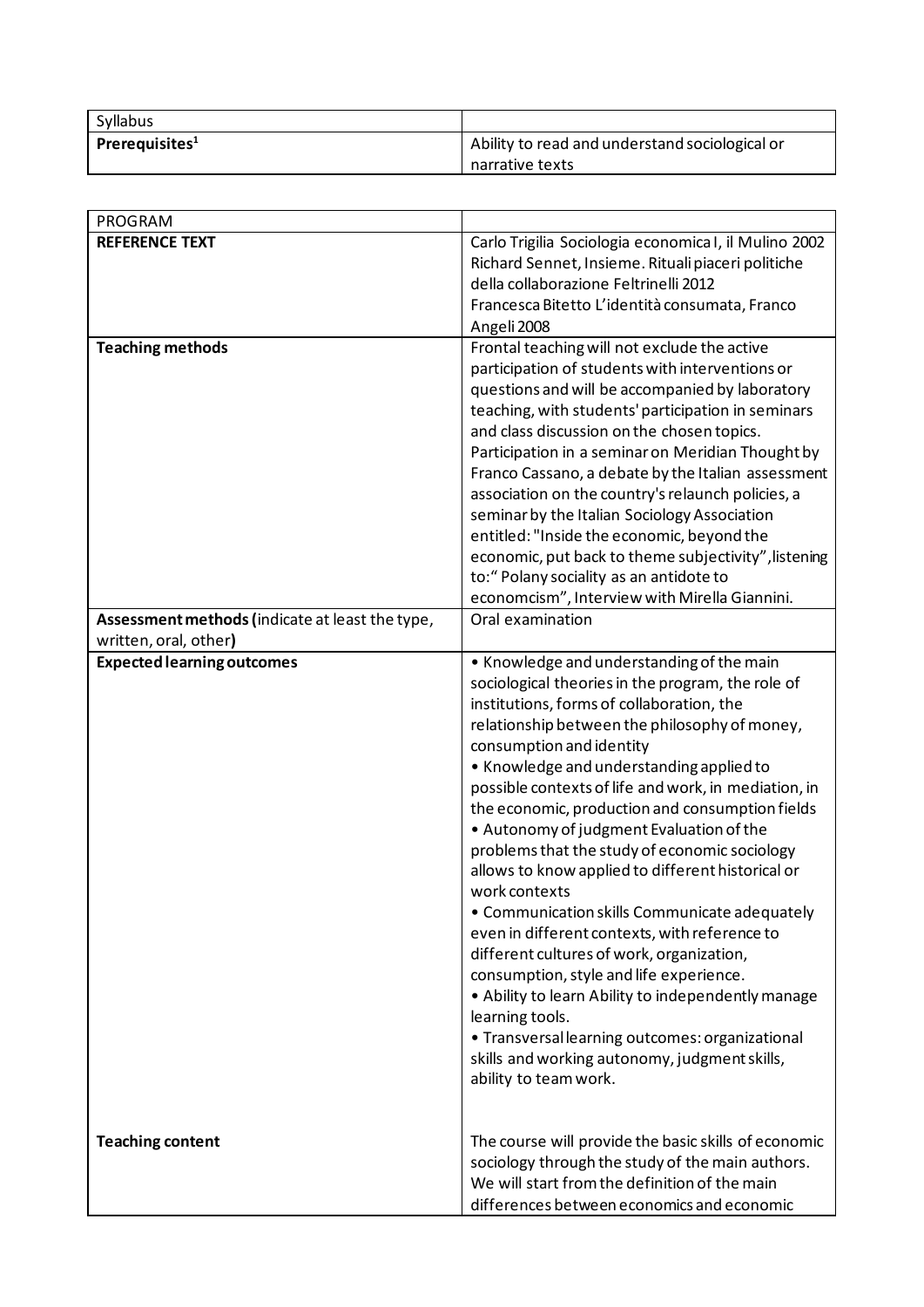|                            | sociology, the concepts of institutions,<br>development, utilitarian and non-utilitarian action.       |
|----------------------------|--------------------------------------------------------------------------------------------------------|
|                            | Max Weber: Protestant ethics and the spirit of<br>capitalism. The birth of the economy,                |
|                            | redistribution, exchange, self-regulated markets,                                                      |
|                            | liberalism. Smith: Essay on the wealth of nations.                                                     |
|                            | Mercantilism, protectionism, profit as an end in                                                       |
|                            | itself, the role of cities. Malthus: Essay on the                                                      |
|                            | principle of population, the iron law of wages.<br>Marx: the role of the economy, classes,             |
|                            | alienation, ideology. The marginalist revolution,                                                      |
|                            | neoclassical economics. Simmel: the philosophy of                                                      |
|                            | money, money as a means and as an end. The                                                             |
|                            | conditions of modern capitalism. Sombart                                                               |
|                            | consumption, fashion.                                                                                  |
|                            | Durkheim: the division of social labor, solidarity,                                                    |
|                            | suicide, anomia. Veblen: the theory of the leisure<br>class. Schumpeter: innovation and development in |
|                            | capitalism; Polanyi: the great transformation.                                                         |
|                            | Shumpeter: the decline of liberal capitalism.                                                          |
|                            | Richard Sennett's text will allow us to deepen the                                                     |
|                            | theme of fundamental collaboration in economics                                                        |
|                            | but also in everyday. The author leads us into the<br>knowledge of the collaborative mentality and its |
|                            | training without hiding the fragile balance that                                                       |
|                            | contrasts competitiveness and collaboration.                                                           |
|                            | Altruism, symmetrical exchange, differentiating                                                        |
|                            | exchange, zero-sum exchange. Inequality                                                                |
|                            | conditions the possibilities and forms of                                                              |
|                            | cooperation. Resentment is an active force in work<br>or social relationships.                         |
|                            | Trust: how to strengthen collaboration. Daily                                                          |
|                            | diplomacy, management of conflicts, the mask of                                                        |
|                            | sociability. The community: the practice of civil                                                      |
|                            | commitment. The community as a vocation.                                                               |
|                            | L'identità consumata: philosophy of money and                                                          |
|                            | consumption, consumption body and identity.                                                            |
|                            | Advertising corporations and weak subjects. Forms<br>of emancipation: the active participation.        |
|                            |                                                                                                        |
| <b>Evaluation criteria</b> | Knowledge and understanding of the main topics<br>of the course                                        |
|                            | - Knowledge and understanding applied to the                                                           |
|                            | specific context analyzed in the texts through the                                                     |
|                            | study of sociological theories. The postmodern                                                         |
|                            | modes of consumption, production and<br>relationship                                                   |
|                            | - Autonomy of judgment: ability to evaluate                                                            |
|                            | problems explored in the course and their                                                              |
|                            | repercussions on the economy and the role of                                                           |
|                            | institutions.                                                                                          |